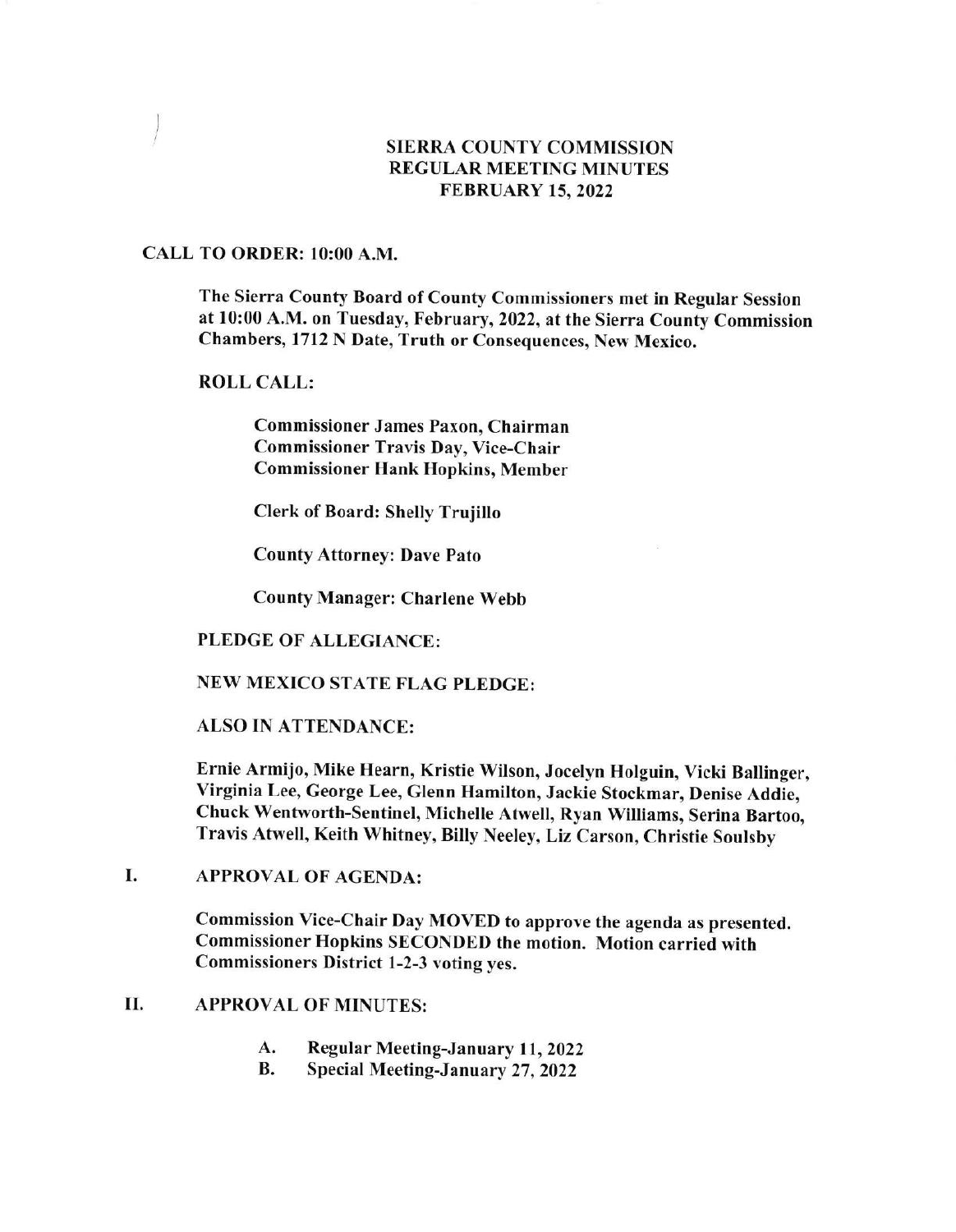Sierra County Commission Regular Meeting February 15, 2022 Page 2

> Commissioner Hopkins MOVED to approve the minutes for the Regular Meeting as presented. Commission Vice-Chair Day SECONDED the motion. Motion carried with Commissioners District l-2-3 voting yes

> Commission Vice-Chair Day MOVED to approve the minutes for the Special Meeting as presented. Commissioner Hopkins SECONDED the motion. Motion carried with Commissioners District 1-2-3 voting yes.

# III. PUBLIC COMMENT: LIMITED TO 3 MINUTES

Jackie Stockmar- Spoke about the litter and trash around Sierra County, calling it the Land of Trash, not the Land of Enchantment.

Denise Addie- Presented certificates of appreeiation to the Commissioners and Elected Officials thanking them for donating to the Toys for Kids.

# IV. CONSENT AGENDA:

A. Resolution No. 110-057- Account Payables

- B. Resolution No. 110-058- Budget Adjustments
- C. Resolution No. 110-059- Indigent Claims
- D. Indigent Burial 82022-001
- E. Indigent Burial 82022-002
- F. Indigent Burial B2022-003

Commission Vice-Chair Day MOVED to approve Consent Agenda as presented. Commissioner Hopkins SECONDED the motion. Motion carried with Commissioner Districts 1-2-3 voting yes.

PRESENTATIONS/REPORTS: V.

> A. Years of Service Awards B. Department Reports

## VI. BOARD OF FINANCE:

A. January Reconciliation

Commission Yice-Chair Day MOVED to approve the January Reconciliation as presented. Commissioner Hopkins SECONDED the motion, Motion carried with Commissioners District l-2-3 voting yes.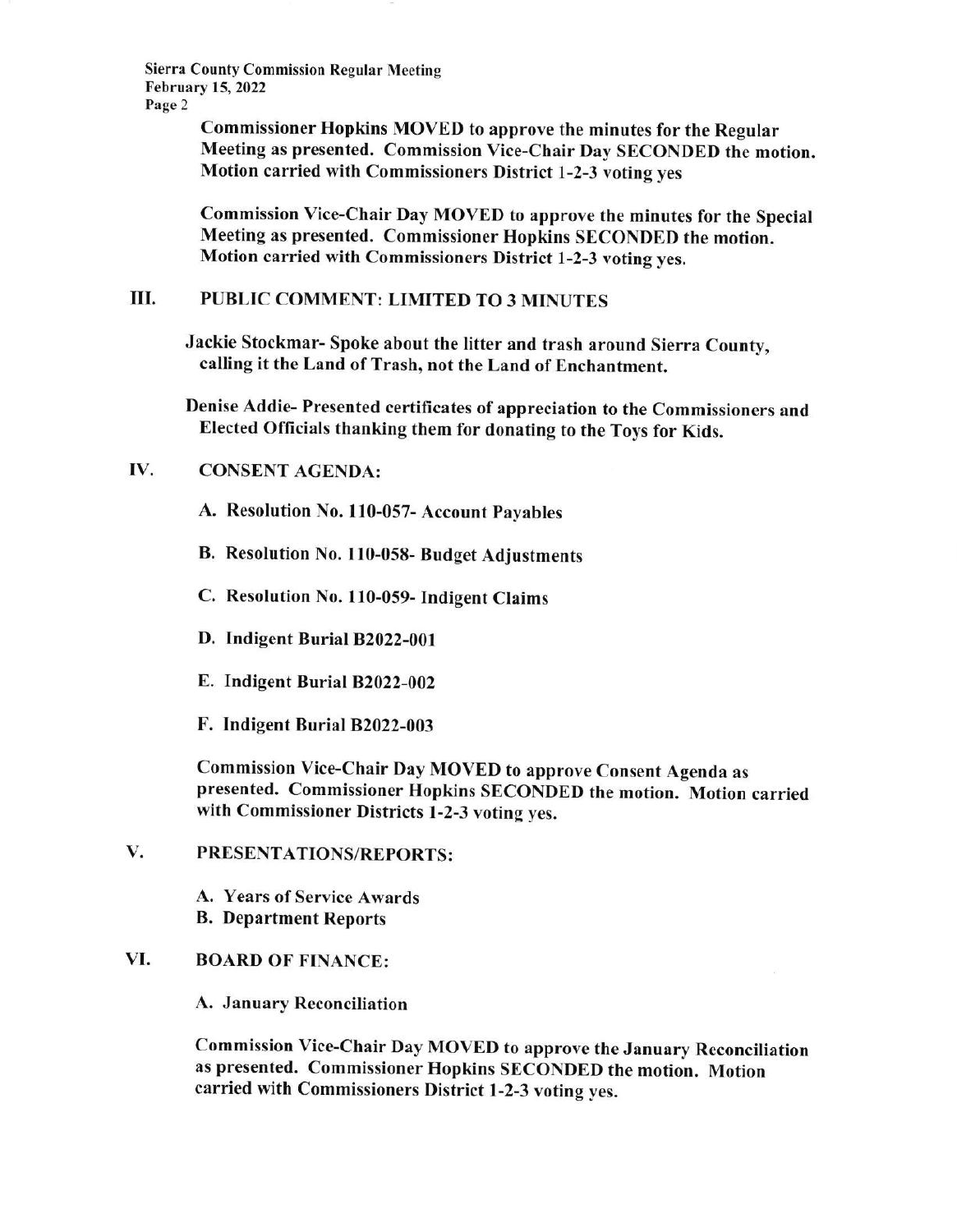Sierra County Commission Regular Meeting February 15,2022 Page 3

### VII. OLD BUSINESS:

#### VIII. NEW BUSINESS:

A. Discussion of Sierra County Solid Waste Ordinance 16-007

Chair Paxon asked if we need to change any of the contents of Ordinance 16-007.

Commission Vice-Chair Day stated they should look into grants before changing local law.

Chair Paxon asked County Manager Webb to arrange a workshop to discuss this matter.

B. Approval to Locate Law Enforcement Shooting Range on County property

Commission Vice-Chair Day MOVED to approve Approval to Locate Law Enforcement Shooting Range on County Property as presented. Commissioner Hopkins SECONDED the motion. Motion carried with Commissioner Districts 1-2-3 voting yes.

C. Approval of 2023 CAP Route Request for Funding

Commissioner Hopkins MOVED to approve Approval of 2023 CAp Route Request for Funding as presented. Commission Vice-Chair Day SECONDED the motion. Motion carried with Commissioner Districts l-2-3 voting yes.

D. Approval of 2023 SP Route Request for Funding

Commissioner Hopkins MOVED to approve Approval of 2023 Sp Route Request for Funding as presented. Commission Vice-Chair Day SECONDED the motion. Motion carried with Commissioner Districts l-2-3 voting yes.

E. Approval of 2023 SB Route Request for Funding

Commissioner Hopkins MOVED to approve Approval of 2023 SB Route Request for Funding as presented. Commission Vice-Chair Day SECONDED the motion. Motion carried with Commissioner Districts l-2-3 voting yes.

# IX. CONTRACTS - AGREEMENTS - PROCUREMENT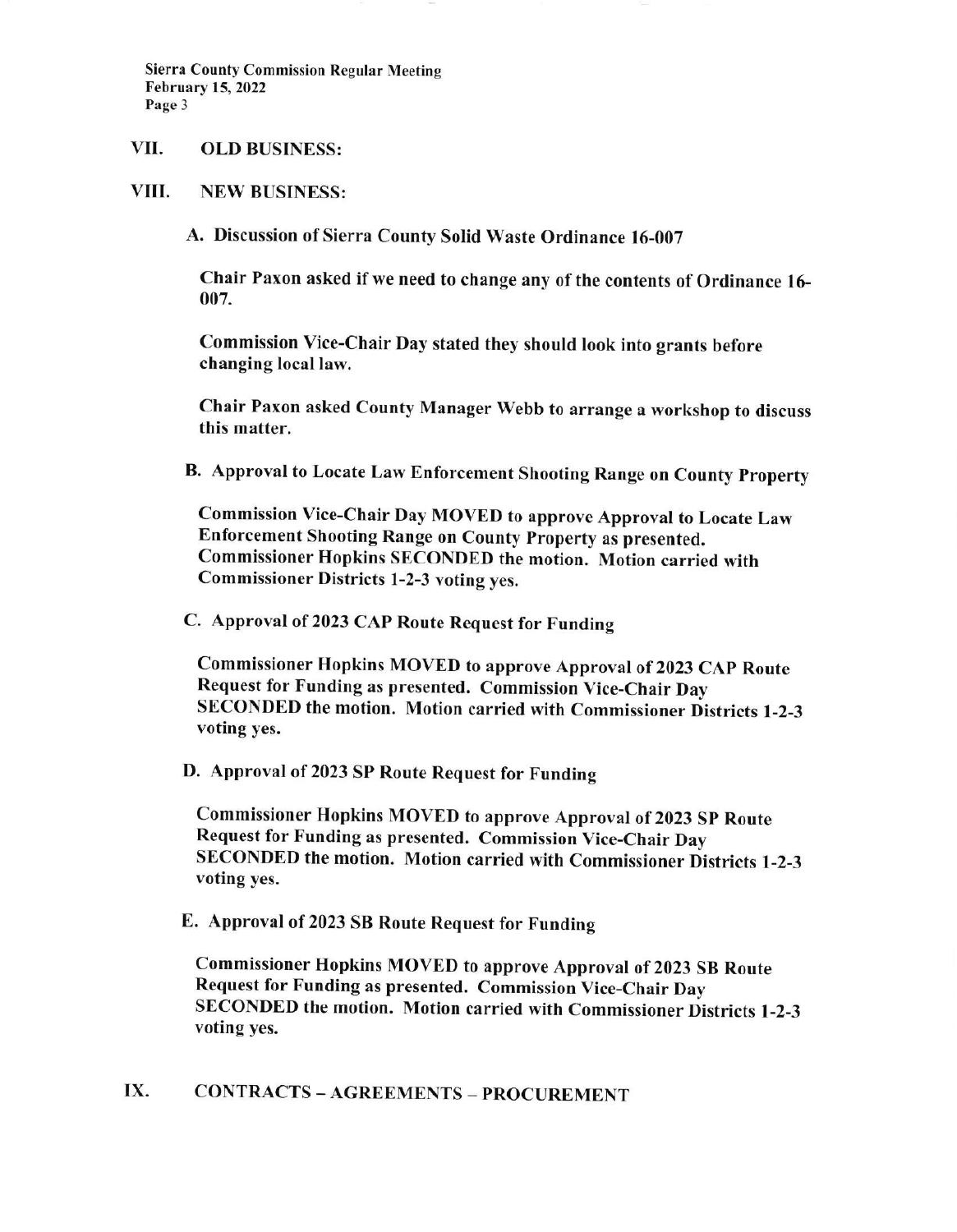Sierra County Commission Regular Meeting February 15, 2022 Page 4

> A. Purchase Agreement between Liddell lndustries, Inc and the County of Sierra for a 2022 Lowboy Trailer for the Road/Flood Department

Commission Vice-Chair Day MOVED to approve purchase Agreement between Liddell Industries, Inc and the County of Sierra for a 2022 Lowboy Trailer for the Road/Flood Department as presented. Commissioner Hopkins SECONDED the motion. Motion carried with Commissioner Districts l-2-3 voting yes.

B. Wilson & Company, Inc Professional Design and Bidding Services for the Bridge of Grace Improvement (CES Procurement)

Commissioner Hopkins MOVED to approve Wilson & Company, Inc Professional Design and Bidding Services for the Bridge of Grace Improvement (CES Procurement) as presented. Commission Vice-Chair Day SECONDED the motion. Motion carried with Commissioner Districts l-2-3 voting yes.

C. Memorandum of Understanding between Sierra County and Sierra County Regional Dispatch Authority to Utilize Offices at 1712 N Date Street

Commission Vice-Chair Day MOVED to approve Memorandum of Understanding between Sierra County and Sierra County Regional Dispatch Authority to Utilize Offices at 1712 N Date Street as presented. Commissioner Hopkins SECONDED the motion. Motion carried with Commissioner Districts 1-2-3 voting yes.

# X. RESOLUTIONS - ORDINANCES - PROCLAMATIONS:

A. Resolution No. 110-052-Appointment of Committees

Commission Vice-Chair Day MOVED to approve Resolution No. 110-052-Appointment of Committees as presented. Commissioner Hopkins SECONDED the motion. Motion carried with Commissioner Districts l-2-3 voting yes.

B. Resolution No. 110-060-Establishing a County Records and Disposition and Repealing Policy l5-002

Commissioner Hopkins MOVED to approve Resolution No. ll0-060- Establishing a County Records and Disposition and Repealing policy l5- 002as presented. Commission Vice-Chair Day SECONDED the motion. Motion carried with Commissioner Districts l-2-3 voting yes.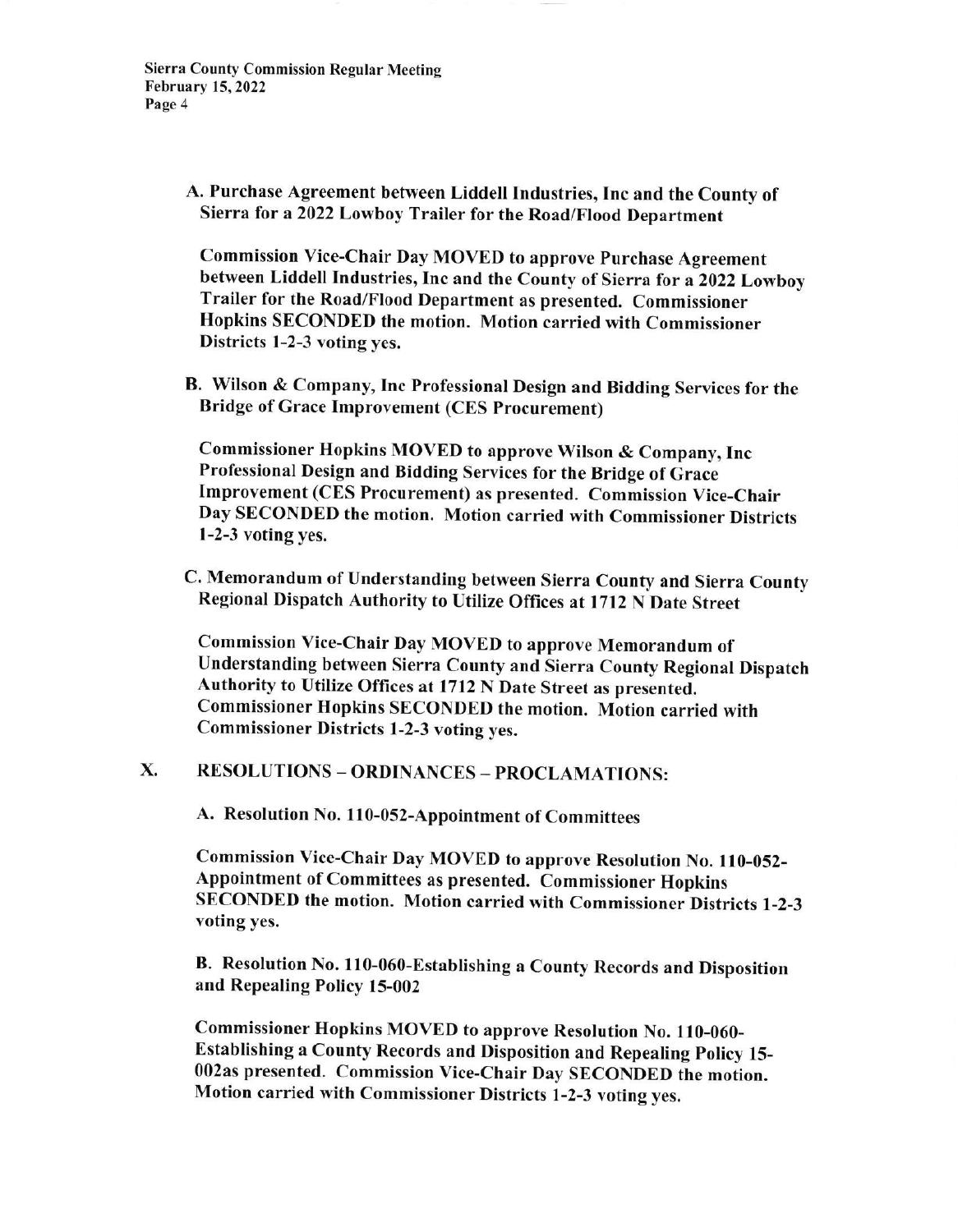## XI. EXECUTIVE SESSION SECTION (10-15-1E THRU H):

commission vice-chair Day MovED to go into Executive Session for Personnel, Real Estate, Pending and Threatened Litigation. Commissioner Hopkins SECONDED the motion. Roll call vote was taken with ail Commissioners present voting yes.

District  $1 - Yes$ District 2 - Yes District 3 - Yes

# PENDING AND THREATENED LITIGATION:

## A. BOCC v. FWS

## PERSONNEL:

## REAL ESTATE:

# XII. OPEN SESSION ACTIONS FOR EXECUTIVE SESSION:

commission vice-Chair Day MovED to come back into Regular session. commissioner Hopkins SECoNDED the motion. Roll call vote was taken, with all Commissioners present voting yes.

# DATE AND TIME OF NEXT REGULAR SIERRA COUNTY COMMISSION MEETING: February 16, Z0Z2

The date and time of the next Regular Sierra County Commission Meeting has been scheduled for Tuesday, March 15, 2022, at 10:00 A.M. at the Sierra county commission chamber at l7l2 N Date, Truth or Consequences, New Mexico.

commissioner Hopkins MovED to adjourn the meeting. commission vice-Chair Day SECONDED the motion.

## ADJOURNMENT:

There being no further business to come before the Board, commission Chair Paxon adjourned the meeting.